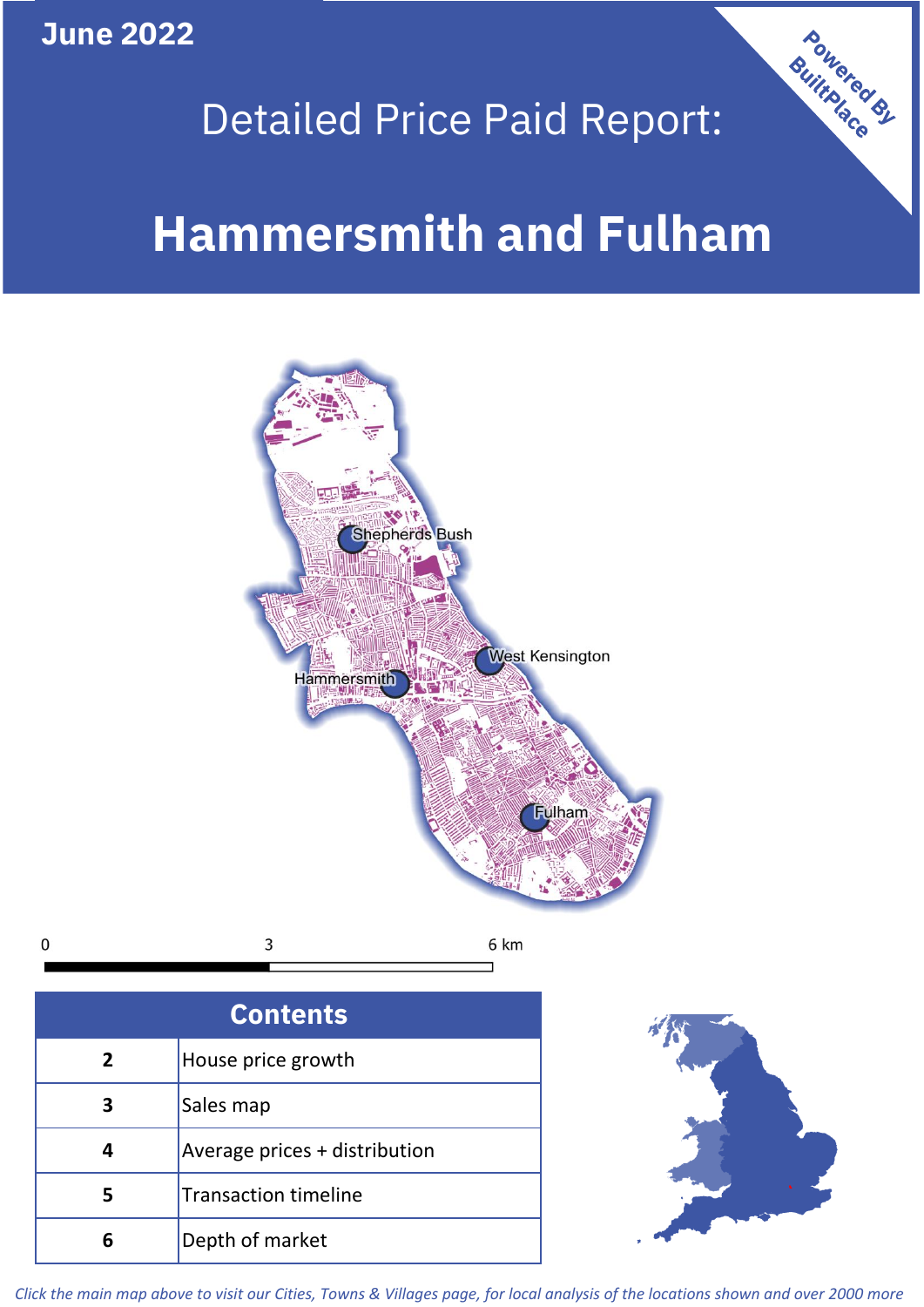### **Headline Data**

|                     | <b>Current level</b> | 3 month  | <b>Annual</b> | 5 year  | 10 year  |
|---------------------|----------------------|----------|---------------|---------|----------|
| <b>House prices</b> | £721,185             | $-3.2%$  | 3.1%          | $-2.8%$ | 38.9%    |
| <b>Transactions</b> | 2,255                | $-10.2%$ | 16.0%         | 3.2%    | $-15.5%$ |

# **House Price Growth (April 2022 data)**

#### *Annual Change in House Prices*



House prices in Hammersmith and Fulham grew by 3.1% in the 12 months to April 2022 (based on 3-month smoothed data). By comparison national house prices grew by 10.7% and prices in London grew by 6.7% over the same period.

Hammersmith and Fulham house prices are now 46.7% above their previous peak in 2007, compared to +76.7% for London and +52.9% across England.



#### *Year-To-Date Change in House Prices, December to April*

Local prices have fallen by 5.0% in 2022 so far, compared to a fall of 0.9% over the same period last year.

#### *Source: OS OpenData; UK House Price Index (Contains HM Land Registry data © Crown copyright)*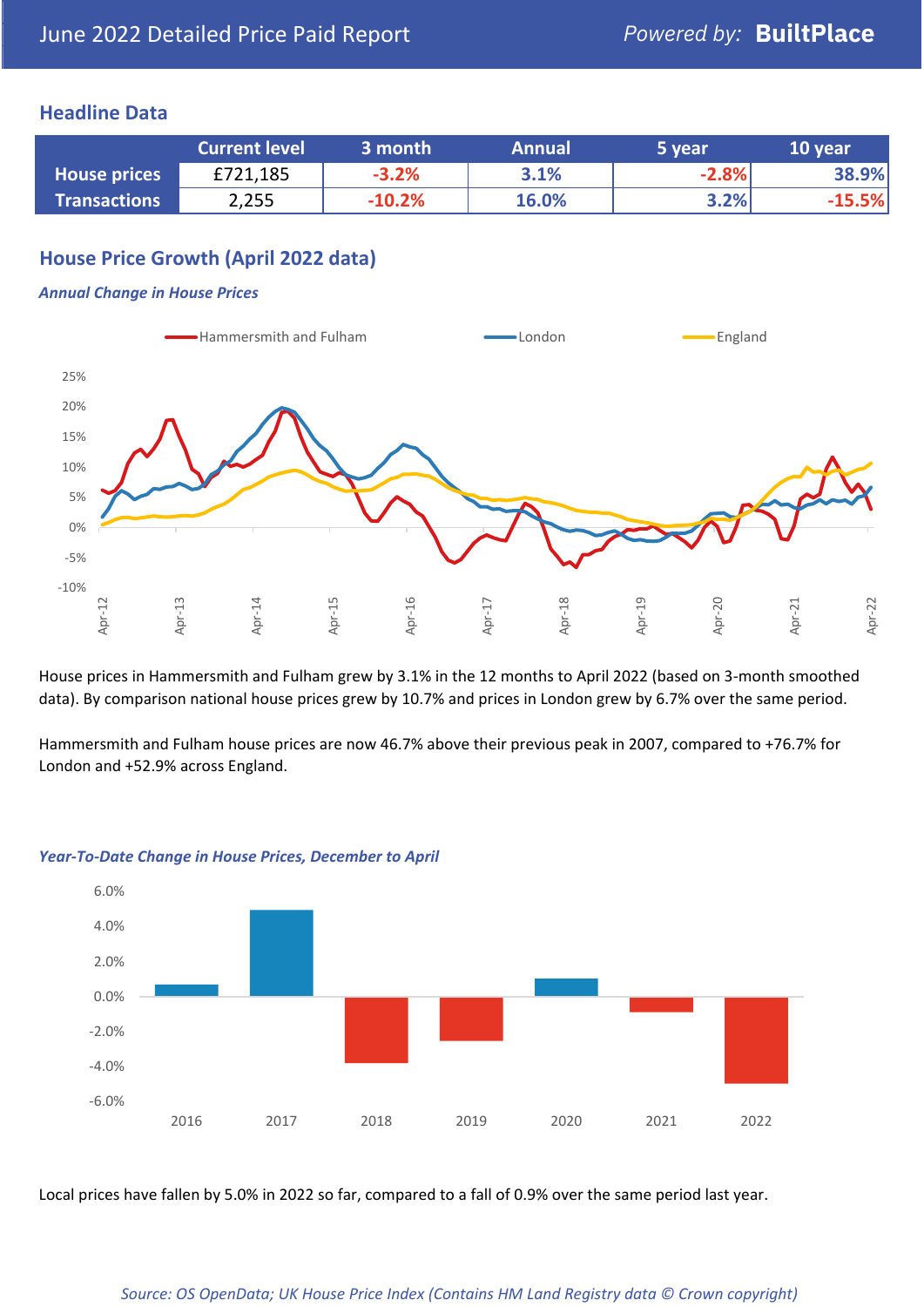# **House Price Map**

*12 months to April 2022*



*Each point is one postcode, coloured by the average value relative to all sales in this local authority (price bands are LA-specific quintiles).*

# **Map Key**

| Min        | <b>Max</b> |                            |
|------------|------------|----------------------------|
| Up to      | £457,000   | 1st quintile / lowest 20%  |
| £457,000   | £634,000   | 2nd quintile               |
| £634,000   | £915,000   | 3rd quintile               |
| £915,000   | £1,589,000 | 4th quintile               |
| £1,589,000 | and over   | 5th quintile / highest 20% |

*Source: OS OpenData; UK House Price Index (Contains HM Land Registry data © Crown copyright)*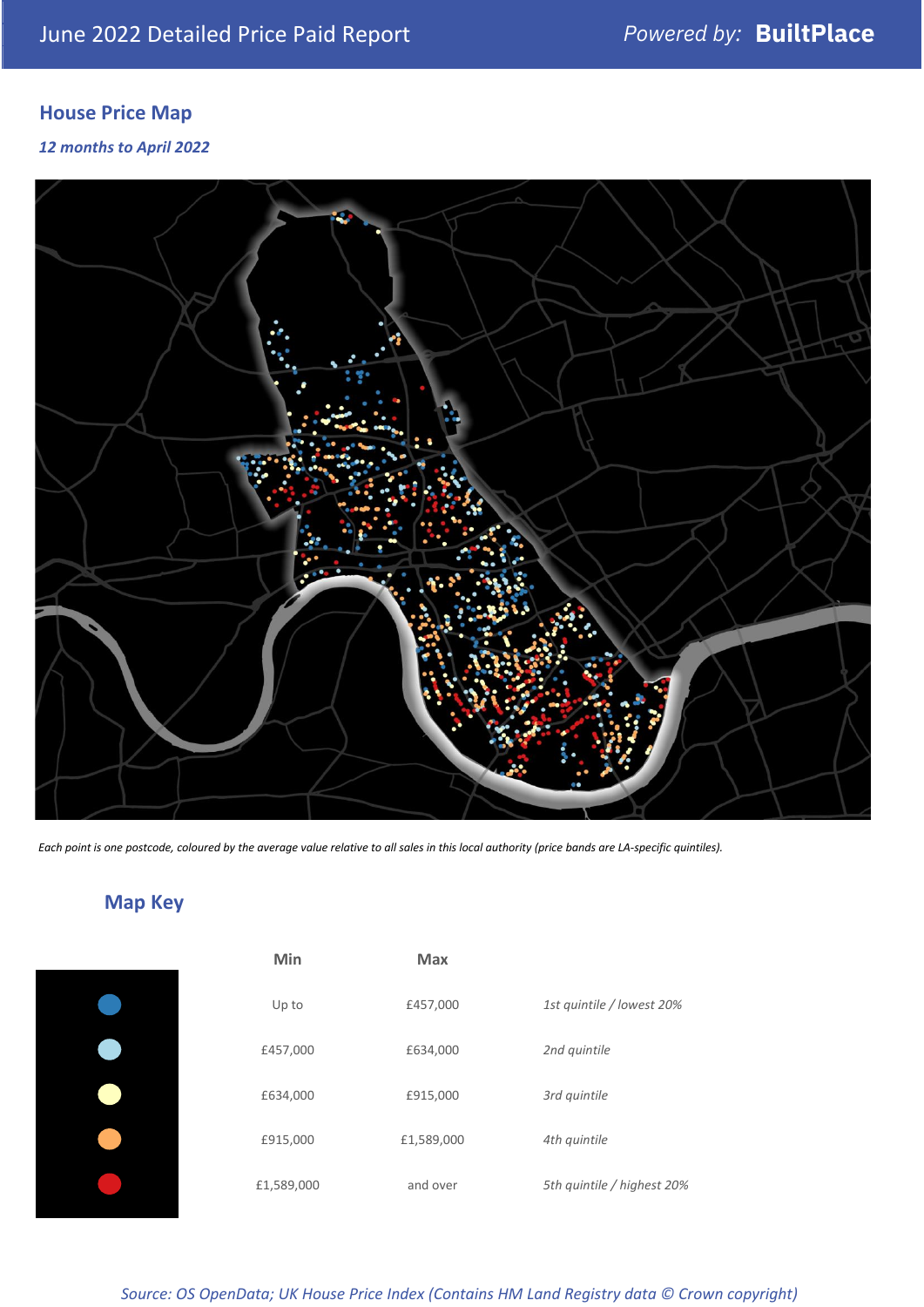# **Average House Price by Property Type**

#### *12 months to April 2022*



# **House Price Distribution by Year**

*All properties, by price band and calendar year (2020 = year to date)*

|                    | 1997 | 2002 | 2007 | 2012 | 2017 | 2019 | 2020 |
|--------------------|------|------|------|------|------|------|------|
| <b>Under £100k</b> | 30%  | 3%   | 0%   | 0%   | 0%   | 0%   | 0%   |
| £100-200k          | 43%  | 21%  | 4%   | 3%   | 2%   | 1%   | 2%   |
| E200-300k          | 16%  | 36%  | 19%  | 13%  | 4%   | 3%   | 1%   |
| £300-400k          | 7%   | 15%  | 25%  | 19%  | 6%   | 9%   | 10%  |
| £400-500k          | 3%   | 10%  | 16%  | 18%  | 8%   | 12%  | 13%  |
| <b>£500k-1m</b>    | 2%   | 13%  | 27%  | 30%  | 45%  | 40%  | 36%  |
| £1-2m              | 0%   | 2%   | 8%   | 14%  | 26%  | 27%  | 31%  |
| <b>Over £2m</b>    | 0%   | 0%   | 1%   | 3%   | 8%   | 8%   | 7%   |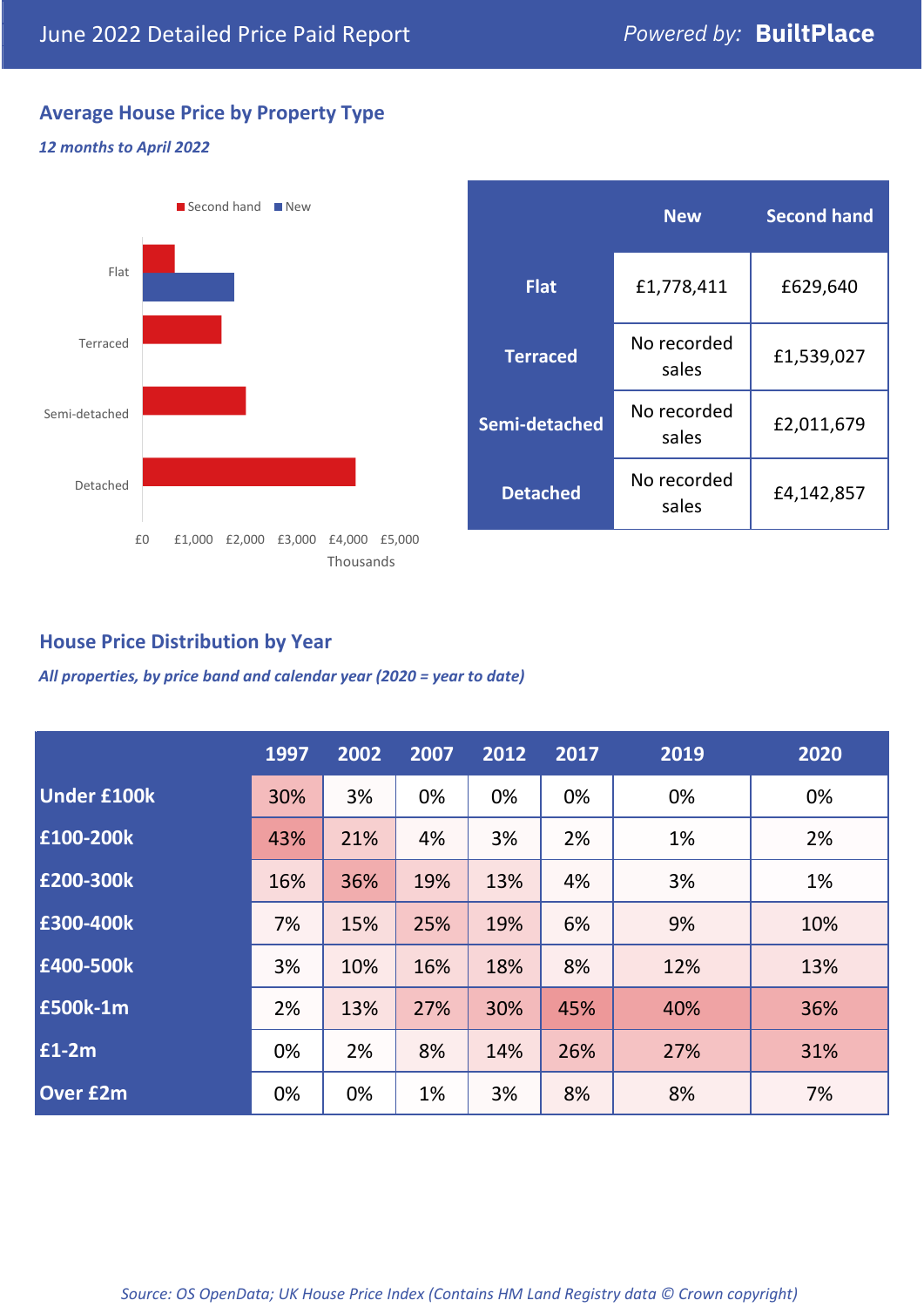# **Transactions (February 2022 data)**

*Annual Transactions, Indexed (2001-05 average = 100)*



There were 2,255 transactions in Hammersmith and Fulham during the 12 months to February 2022. This is 63% of the average from 2001-05 and suggests activity is significantly below pre-downturn levels.

Transactions in Hammersmith and Fulham have fallen by 21.4% since 2014, compared to changes of -21.3% for London and -7.7% for England.



#### *Cash and New Build Sales as % of Total, by Year*

*Note: The data on this page EXCLUDES transactions identified as transfers under a power of sale/repossessions, buy-to-lets (where they can be identified by a mortgage), and transfers to non-private individuals - i.e. it comprises only Land Registry 'A' data.*